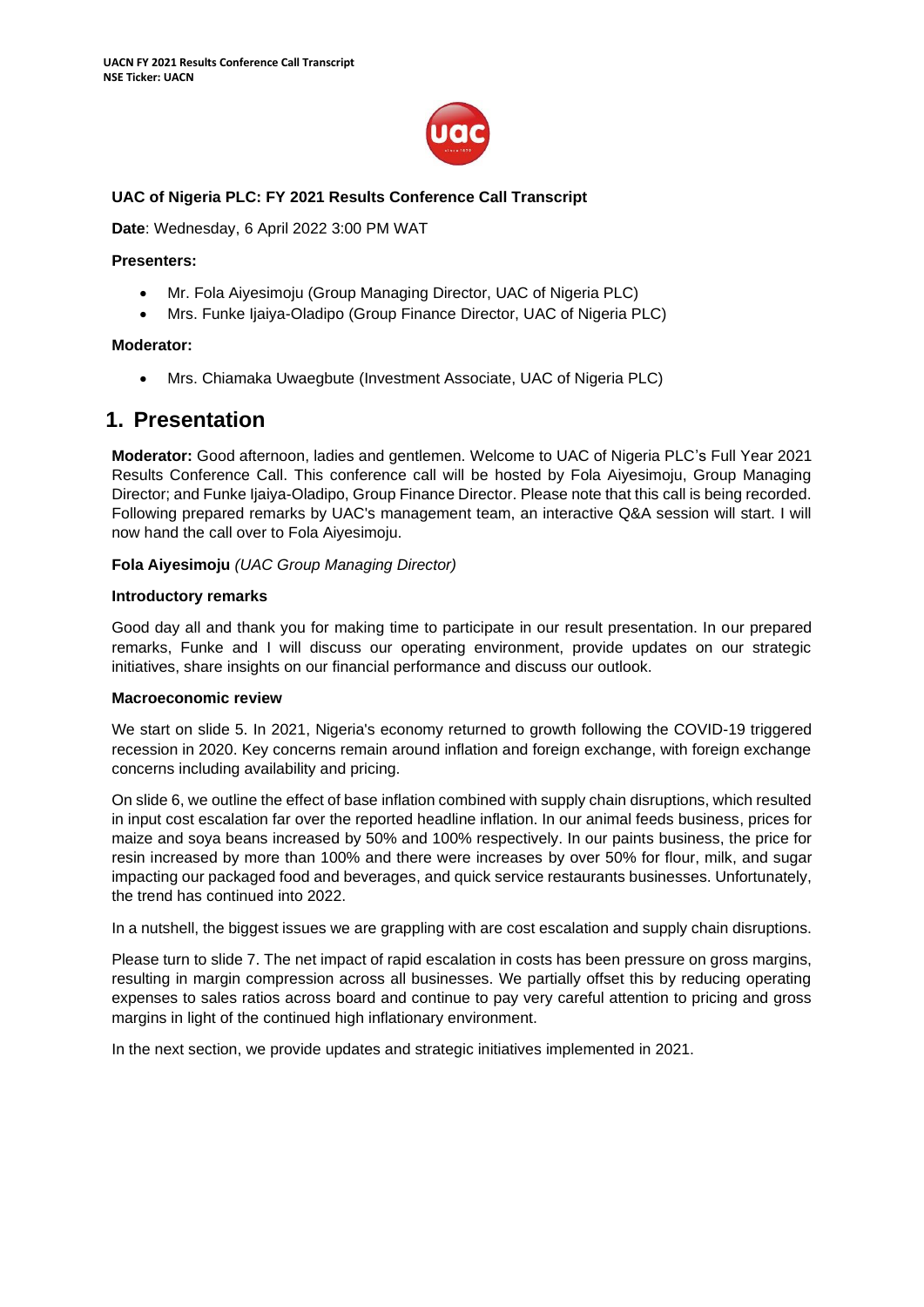#### **Strategic initiatives in 2021**

A recent focus for us has been on simplifying the group structure, resulting in the sale of controlling interests of two of our businesses, UPDC PLC and MDS Logistics.

In 2021, we made further progress by successfully merging and integrating our paints businesses, CAP PLC and Portland Paints. This merger is complete and the fully integrated business operates seamlessly.

We acquired 49% interest in UAC Foods owned by Tiger Brands who were very supportive partners during the time of our joint ownership. Increasing our stake in UAC Foods is in line with our strategy to simplify the group by exiting non-core businesses and doubling down in core growth areas.

Finally, we completed the unbundling of UPDC REIT units to UAC shareholders and you should have received REIT units as well as a small dividend between December and January this year.

An outstanding question relating to our structure is as regards our animal feeds businesses. Our two businesses in this segment, Grand Cereals Limited and Livestock Feeds PLC have limited geographic overlap, which is positive in the context of a potential merger but are configured to deliver different value propositions to end customers. Resolving the question regarding long-term ownership and structure for Grand Cereals Limited and Livestock Feeds PLC is a key focus area for us.

Please turn to page 10. We have made meaningful investments in our core IT infrastructure. Specifically, we invested over NGN 200 million in the migration from an on-premise Microsoft Office 2016 application to the cloud-based Office 365 enterprise productivity tool. We are in the process of migrating from an on-premise physical server-based SAP ECC ERP system to the cloud-based S4 HANA. This is a more than NGN 2 billion investment that we expect will go live in July 2022. It is one of the most important initiatives we are embarking on as we get the dual benefit of improved processes by adopting SAP, best practices, and superior technology.

On slide 11, we outlined the initial steps we have taken as regards introducing a digital component to the holding company. We made three small investments in this regard in 2021.

We invested in Ventures Platform, the leading venture capital fund in the region, and hope to work closely with and learn from Kola and his team as they seek to invest in more than 50 of the best technology-enabled businesses across Africa. We made a direct investment in Touch and Pay, a micropayments business that was recently accepted into Y Combinator, and also invested in Kandua, a marketplace connecting artisans with end customers.

Given the shift from the industrial to the information age, we feel that these investments are important to UAC's long-term future.

Finally, on slide 12, we outline work done on employee incentives. We feel that attracting and retaining the right quality of talent is by far the biggest constraint to our growth. As such, we have implemented initiatives tailored by each entity to align employee and shareholder interests.

At the holding company, our view is that reward must be directly linked to shareholder experience. As such, we have implemented a scheme that provides HoldCo employees with a share of the total value created above an 18% return threshold.

At the subsidiaries, we have designed schemes linked to operating profit. Companies that meet their operating profit targets qualify for 40% of their performance incentives, but the remaining 60% are dependent on specific KPIs. For more junior employees, incentives are paid quarterly, while management incentives are paid annually.

For UAC Restaurants, a business going through a complete business model shift from a 100% franchise model to majority corporate stores. We have put in place management incentives tied to delivering on a 5-year business plan.

I will pause here and Funke will take us through the 2021 financial highlights.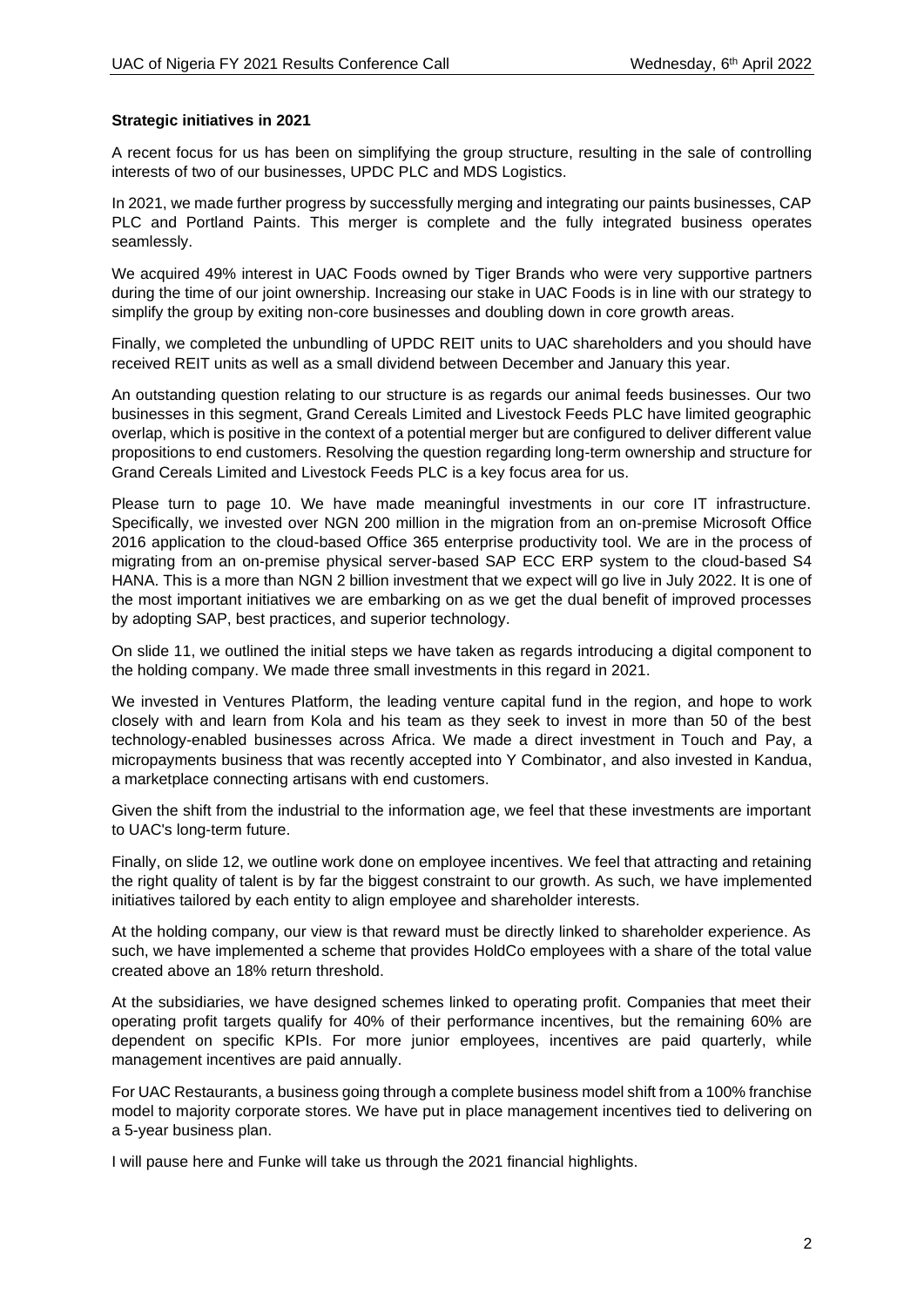## **Funke Ijaiya-Oladipo** *(UAC Group Finance Director)*

Thank you Fola, and good afternoon, ladies and gentlemen. Please turn to slide 14.

UAC is a holding company and our interests are organised along four key verticals which are animal feeds and edible oils, packaged food and beverages, paints, and quick-service restaurants. We also have non-controlling interests in a leading logistics services provider and a real estate development company, which can be exited over time.

In 2021, there were three key changes to UAC's group structure. The merger of our two paints businesses to form an enlarged CAP PLC, the increase of our stake in UAC Foods from 51% to 100%, and the distribution of UPDC REIT units to UAC's shareholders.

One of our objectives is to drive long-term profitable growth in our core platforms and in 2021 the group recorded significant topline growth of 25%, above the historical average growth of 3% to reach NGN 101 billion. Our focus on driving growth can be categorized into two parts: our core operating platform, comprised of our subsidiary companies across our four key verticals, and the second part is our recent investments in technology-enabled businesses.

In 2021, all of our four operating segments recorded topline growth above the historical growth rate, which is encouraging, and this was achieved by a combination of price and volume increases across each segment.

## **Group financial performance**

Please turn to slide 18, which provides an overview of the group's financial performance, comparing the full year results for 2021 with 2020.

The results are mixed because the group recorded meaningful topline growth of 25% year on year to reach 101 billion as I mentioned earlier. However, operating margins of our businesses were impacted by raw material price escalation and the higher cost environment. We did achieve some operational efficiency as reflected in the improvement in our operating expenses to sales ratio by 184 basis points.

The group recorded operating profit of NGN 5 billion in 2021, which is 50% higher than the NGN 3.3 billion recorded in 2020. However, when we adjust for certain one-off and nonrecurring events at the holding company, the underlying operating profit of the group is flat year on year at NGN 3.2 billion and I will touch on that on the next slide.

Group profit before tax was NGN 4.1 billion, 18.5% lower year on year, and profitability was impacted by higher finance costs as a result of increased short-term borrowings in the animal feeds and other edibles segment, to support efforts to build inventory.

Profitability was also impacted by losses recorded by our associate companies, UPDC and MDS in 2021 versus a profit from associate companies in 2020. Group earnings per share from our continuing operations was 63 kobo, this is 9% lower than the 69 kobo recorded in 2020.

## **Key drivers of Group operating profit**

Please turn to slide 19. The slide aims to provide additional context on the key drivers of operating profit across the UAC group between 2020 and 2021. The group recorded a NGN 1.5 billion increase in gross profit, driven by increased sales across all operating segments, offset by the increase in the cost of raw materials.

At the holding company, there was NGN 1.5 billion increase in dividend and other income specifically attributed to the following:

Dividend income of NGN 245 million from UPDC REIT, which has now been distributed to UAC shareholders. There was a fair value gain of NGN 324 million recognized on the distribution of UPDC REIT units, representing the difference in the carrying value and the market value of the REIT on the date of transfer to shareholders. There was also an increase in the fair value of investment properties at the holding company.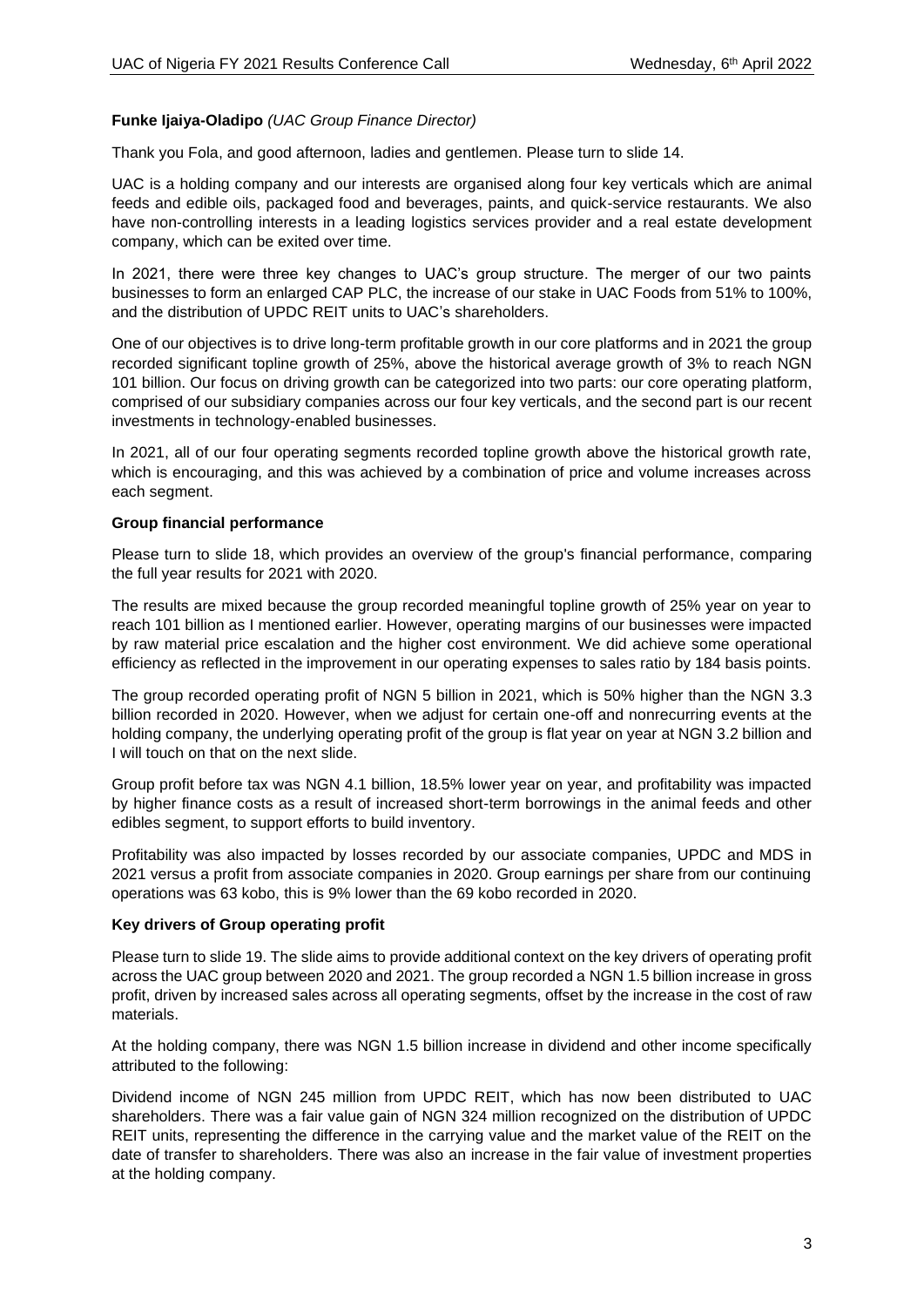Our businesses were not immune to the escalating cost environment and recorded a NGN 1.5 billion increase in operating expenses. When you adjust for the events at the holding company, as mentioned earlier, the Group's underlying operating profit was broadly flat year on year.

## **Group financial position (Balance sheet and liquidity)**

Please turn to slide 20, which shows a snapshot of the group's financial position as at  $31<sup>st</sup>$  December 2021. The Group has net assets of NGN 51 billion, the year-on-year movement reflects the impact of the unbundling of UPDC REIT units as well as the impact of the purchase of additional shares in UAC Foods on cash and on noncontrolling interests.

There have been price escalations in key raw materials across our businesses as well as supply chain disruptions, so over the course of the year, we deliberately increased working capital to mitigate the impact of rising input costs, especially in the animal feeds segment and our paints business to ensure sufficient raw material availability to continue production.

As a result, inventory increased by NGN 16 billion and this was funded by short-term debt, which translates to a Group net debt position of NGN 8.5 billion from a net cash position in the prior year. At the holding company there is no debt, the holding company has NGN 4.4 billion in cash and holds over NGN 2.2 billion in Eurobonds.

Capital expenditure in the period was largely concentrated in the packaged food & beverages segment where we continue to make investments to address inadequate capacity as well as investments in technology infrastructure.

I will now hand over to Fola, to take us through the next section of the presentation. Thank you.

## **Fola Aiyesimoju** *(UAC Group Managing Director)*

## **Operating segment overview**

Thank you, Funke. Please turn to slide 22. As Funke outlined, our core focus is on driving growth. For UAC Foods, which has three segments, snacks, water, and ice cream, we are recording growth across all segments meaningfully above the historical trends. In the snack segment, we are nearing capacity and are in the process of the detailed design for a new factory.

A very important initiative we executed last year was the migration to NGN100 price point from a NGN50 price point. Before 2021, the NGN100 price point accounted for about 6% of the Gala portfolio. On account of initiatives implemented last year, that NGN100 SKU comprises more than 60% of the Gala portfolio.

We rolled out five hundred (500) freezers to drive growth in the ice cream business and are deploying a further thousand (1,000) freezers and exploring the acquisition of additional cold trucks to deepen distribution.

For water, we cannot meet demand and have acquired a new line which is going through final testing this quarter with the expectation of installation in the third quarter, we expect to triple volume capacity on account of this investment.

On slide 24, we focus on our Paints business, in this sector, the focus is on deepening distribution and broadening range, we are rolling out colour centers for both the Dulux and Sandtex brands and working closely with our technical partner AkzoNobel on expanding their product range. We see additional opportunities for growth in the marine and protective space and are also trying to build a project team to sell directly to large-scale construction projects.

On page 26, we focus on our Quick Service Restaurants business where the simple objective is rapidly expanding our corporate store network. We had 5 of these stores in 2020, 11 in 2021, and plan to double again this year to 22.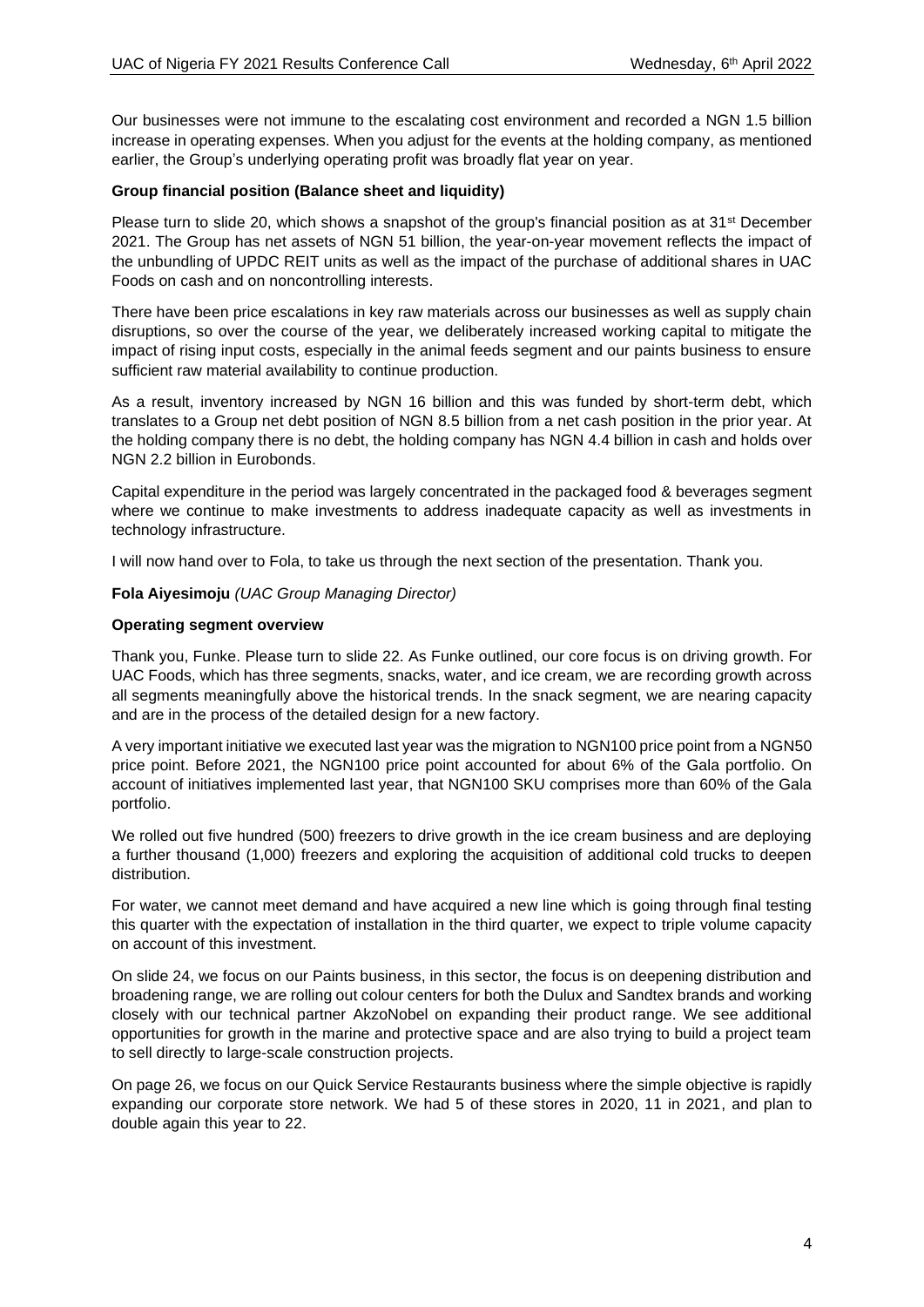The most important objective for this business is the rolling out attractively located stores with excellent operations and good unit economics. We feel that by achieving this, the economics of the overall business will take care of itself.

Finally, on slide 28, we touch on our animal feeds business where we have a dual focus on growth and optimization. As we feel there is scope to improve margins and drive capacity utilization.

We have done a lot of work on product formulation over the last 18 months, which we expect to deliver improved performance to farmers and as a result, drive volume growth. We are also focused on the higher-margin segment of the business being edible oils and cereals.

I will now hand over to Funke to discuss our dividend proposal and outlook. Thank you.

## **Funke Ijaiya-Oladipo** *(UAC Group Finance Director)*

#### **Dividend Proposal**

Please turn to page 30, which provides highlights of the recently announced corporate action. UAC's Board of Directors is recommending a dividend of 65 kobo per share, which amounts to NGN 1.9 billion and is subject to the approval of UAC shareholders at our annual general meeting, set to hold on the  $22<sup>nd</sup>$  of June 2022. Qualifying shareholders may elect to receive new ordinary shares in the company instead of the dividend in cash. This election is to be made before the 14<sup>th</sup> of June and shareholders who do not elect for the new ordinary shares will receive cash.

## **Outlook**

On slide 31 and in conclusion, we remain focused on our priorities, specifically focus on simplicity, improving our processes with technology, driving profitable growth, learning from our new digital investments, as well as making progress on increasing capacity for our snacks business.

We thank you once again for participating in the session today, and we will now be taking questions.

# **2. Questions and Answers**

## **Michael McGaughy** *(Research Alpha)*

Thank you very much for holding the conference call. My question is, one of the speakers had mentioned there is no debt at the holding company level. I want to know how much debt there is at the subsidiary and associate level and if it is consolidated or not? Are there SPVs or other similar debt instruments we should be aware of?

## **Fola Aiyesimoju** *(UAC Group Managing Director)*

Thank you, Mike. I would provide a response and Funke will provide more detail. There is no debt at the holding company. The only companies that borrow are our animal feeds businesses, they borrow annually to fund working capital and typically cycle through this debt in each buying season cycle and there are no SPVs or any other off-balance sheet borrowing entities anywhere in the group.

#### **Adewale Okunriboye** *(Sigma Pensions)*

Good afternoon and thank you for the presentation. Congratulations on your numbers and I see your revenues are now above NGN100 billion. What do you think, between volume and price, where would you say more of the impetus came from in 2021? Because of the inflationary environment, it is likely there will be more price increases at your Animal Feeds businesses, will you say that was the big driver for growth? Over the next year, given the inflationary environment, how do you think we should be looking at your revenues, more scope for a price increase to drive revenues? That is my first question.

The second question, you mentioned quite a bit of the inflationary pressures, this is quite true and this hurts your margins. How do you see this evolving a year from now? My third question is, I see your presentation, you talked about simplifying your structure and you have done a bit around your major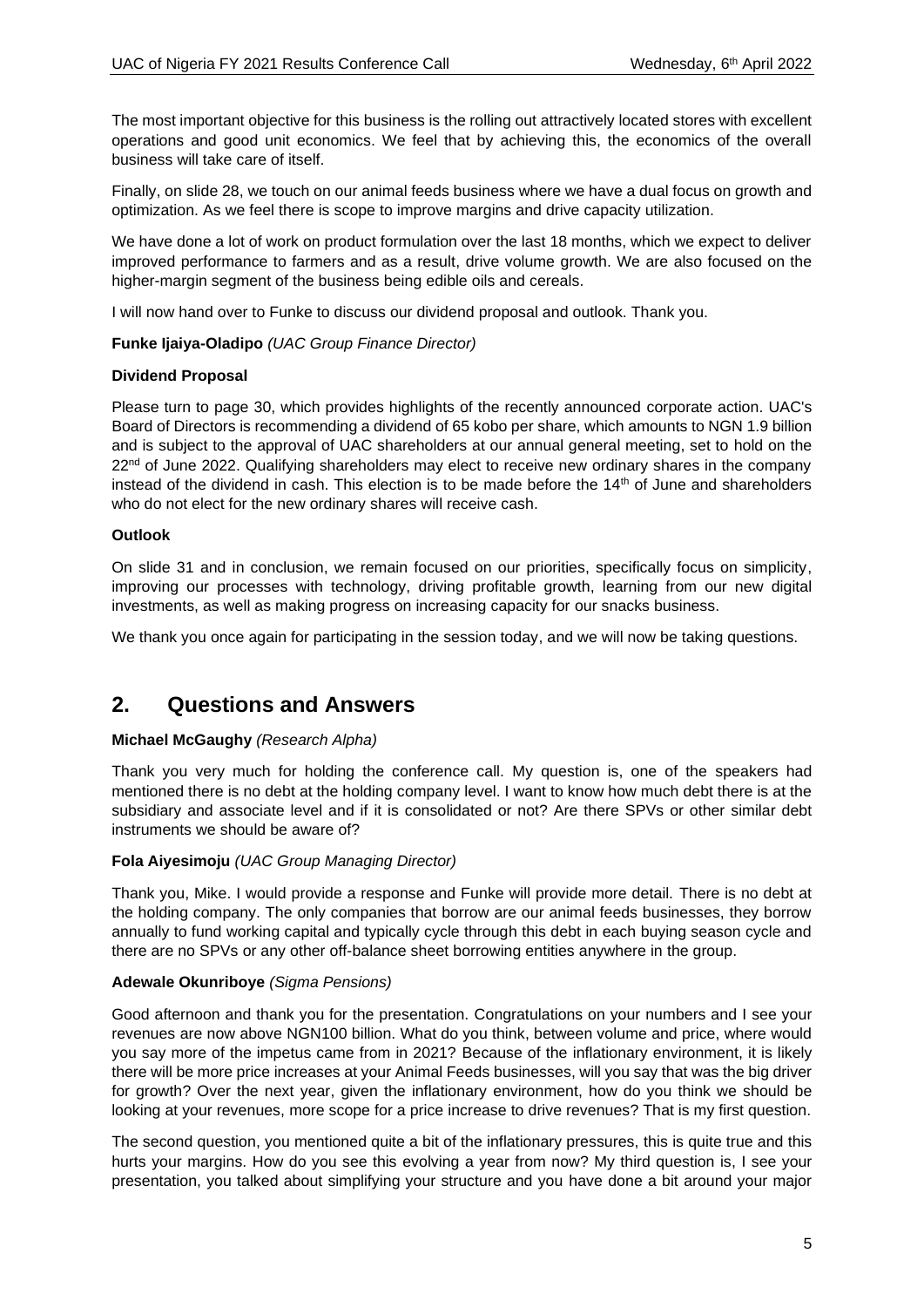verticals except your Animal Feeds vertical. So what should we be expecting? I suspect probably a merger, but maybe there are other things you want to talk about.

The last thing I see, there were some restatements. Can you provide clarity on what drove the reclassification in the prior year? And then on your digital business and digital approach, I am just trying to figure out, what is your strategy in that space, and how do you hope to realize some of the investments in terms of cash? Just overall how should we be looking at it going forward and what scale/size do you expect this to be over the medium term, in terms of your numbers?

#### **Fola Aiyesimoju** *(UAC Group Managing Director)*

Thank you. I have five questions, which is what was the bigger driver of growth; price or volume? What is our outlook as regards continued input cost escalation? Thoughts around simplifying the group structure, specifically, as relates to the Animal Feeds business. The restatements and the driver for that and then, our digital investments and the approach. I will address some of them and Funke is best placed to address the restatement.

The first one, volume versus price growth last year, very simply, was a combination of both. All of our businesses aside from Grand Cereals, recorded both volume and price increases last year. For Grand Cereals, it was more price than volume. And I think if we just look at slide 15, it is important to note that until 2019, the group revenue growth was relatively flat and these prior year's chart included two meaningfully big businesses, UPDC and MDS, that were contributing to revenues. We no longer consolidate those businesses, so it is fewer companies that are driving the much bigger revenue growth to NGN100 billion and it is revenue and price for all the businesses across the animal feed segment, for Grand Cereals in particular in the animal feeds segment.

In terms of the outlook, it is very difficult to provide clarity. I explained that we saw prices rise in many instances, more than 100% last year. Year to date, we have seen 25-30% escalation. We are quite clear that we want profitable growth, so we would do what we need to do from a pricing perspective to protect margin. We saw price increases of 75-100% in certain businesses over the last 12-18 months, but it is a very fine balance, if we see a meaningful softening in terms of volume, we can implement things like promotions to pull it back. To give you a precise answer, the mindset remains very much on driving underlying volume growth but we will pay very close attention to ensure that we have the right pricing strategies to protect our margin.

As regards the Feeds business, we have explained probably about a year ago that we have delayed taking action on this particular topic because we are going through one of the most managerial timeintensive initiatives a company can embark on which is the implementation of SAP S4Hana and we did not want to overlay management with the complexity of trying to bring together two businesses via a merger. We have touched very quickly on the pros and cons, and the biggest impediment to a potential merger is that these companies have quite different value propositions. Livestock Feeds is a value player, and a lean organization that focuses on delivering value to the farmer and Grand Cereals focuses a little bit more on the mid to premium segment. We aim to go live on SAP in July this year and thereafter would free up the managerial bandwidth at these companies to begin to talk through the detail of bringing them together.

As regards digital, I think it is important to note that our aggregate investment is probably 1% of our NAV, not even our assets and a fraction of total assets. We made investments that we felt provided us with a number of things. One is just downside protection. So, we do expect to make a return on each of these investments and for people who are conversant in the VC world, from a mark to market perspective, we are already meaningfully up, but crucially was to learn. We have businesses that we like and these businesses are very much in what we would call the traditional economy. We explore a number of ways to develop a presence in the digital economy. One was making a very big acquisition, which is attempting to find and buy a Unicorn and they are called unicorns for a reason. The second was building one from scratch. And the third is what we call the toe-hold approach, which is why investing in a VC fund, we would see 50 of these companies and over the course of a few years, learn and the two businesses we made direct investments in, we felt there were direct benefits that we could get in our core businesses should these businesses thive. One of the biggest headaches we have in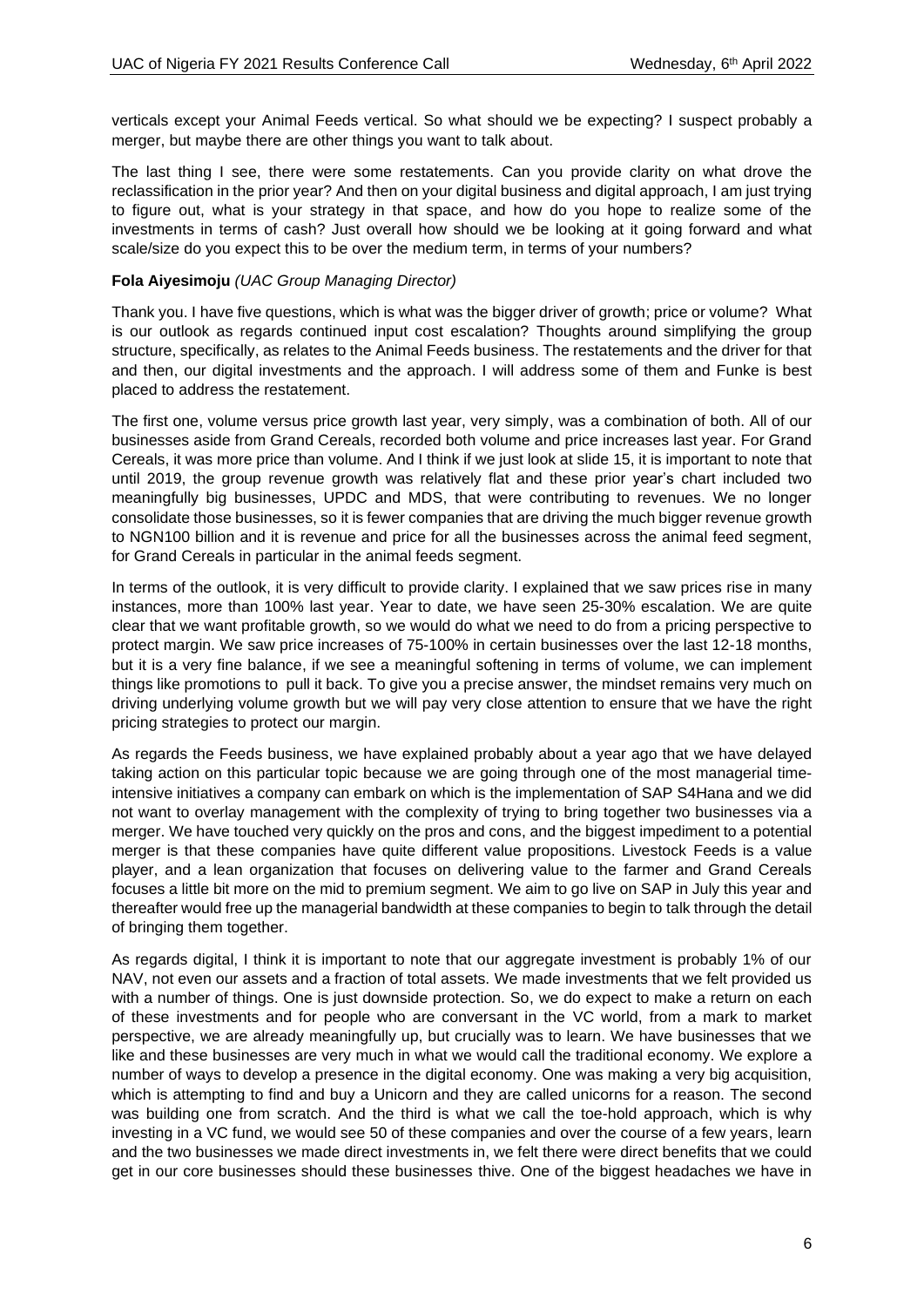our snacks business and for any company that does low unit price sales is managing price point migrations. I mentioned that for Gala we had to go from 50 to 100 naira. If a company succeeds in digitizing micropayments, we no longer have to make these massive jumps. There is a lot more flexibility around pricing.

And for Kandua, which is a marketplace for artisans, one of their biggest segments is painters. A longterm interest for us is bringing that company to Nigeria as they are a South African-based company and seeing whether we can work with them in terms of driving painter's stickiness which would help our paints business. So, there were some strategic thoughts to the direct investments that we made in digital, but like I said, probably 1% of NAV so relatively small exposure in that regard and we do not expect to do anything additionally meaningfully for the next few years. We plan to just see how the investment we have made pans out. I would hand over to Funke to comment on the restatement for the prior year.

# **Funke Ijaiya-Oladipo** *(UAC Group Finance Director)*

Thanks. Three things are responsible for the restatement of comparative information and the first is adjustments to withholding tax receivables. The second is the provision for liability of a judgment debt at one of the subsidiary companies and the recognition of the liability for long-term employee benefits at one of the subsidiary companies as well.

## **Mike McGoughy** *(Research Alpha)*

Yeah. Hi, this is Mike from Research Alpha. I just had a question on the incentives that you are implementing. When are those going to start or have they already started and also what are they going to be based on? Is anything to do with share price or I guess and also how they are going to be rewarded through options or cash bonuses, just some insight into the incentive program would be helpful. Thank you.

# **Fola Aiyesimoju** *(UAC Group Managing Director)*

OK. Thanks, Mike. It is helpful to think about the incentives in two components, the listed holding company, and the underlying operating businesses.

The listed Holdco's incentive plan is effective, it became effective in July last year and quite simply, the holding company needs to deliver a minimum 18% return to shareholders. This can be dividend or share price appreciation. If that threshold is not met, there is no incentive. If it is met, then the employees of the holding company get a share of the value created in shares. It is not going to be a cash payment. So that is for the holding company.

For the subsidiaries, all the schemes are in place to answer the first question, and all of them, apart from UAC Restaurants have a very similar framework, which is each year we set an operating profit target for the business. Should that target be met? 40% of the incentive crystallizes for all employees. For the more junior workers, it is measured quarterly and for the management team, it is measured annually based on the audited financial statements.

The remaining 60% depends on the specific initiatives we are trying to drive for that business in a particular year and it then cascades by individuals. For CAP, our focus is very much on rolling out colour centres and broadening the range, for the head of commercials in CAP, it will be the number of colour centres rolled out and the performance of the new colour centres and so on so forth. The head of the supply chain will be measured on timing of full delivery to those new colour centres. So the 60% will vary by company and by timeframe.

UAC Restaurants, because there is no operating profit, so to speak, there is a five-year plan that the company has put forward and if the management team hit the plan, there is an incentive that is paid out and they do not achieve the plan, there is no incentive payout.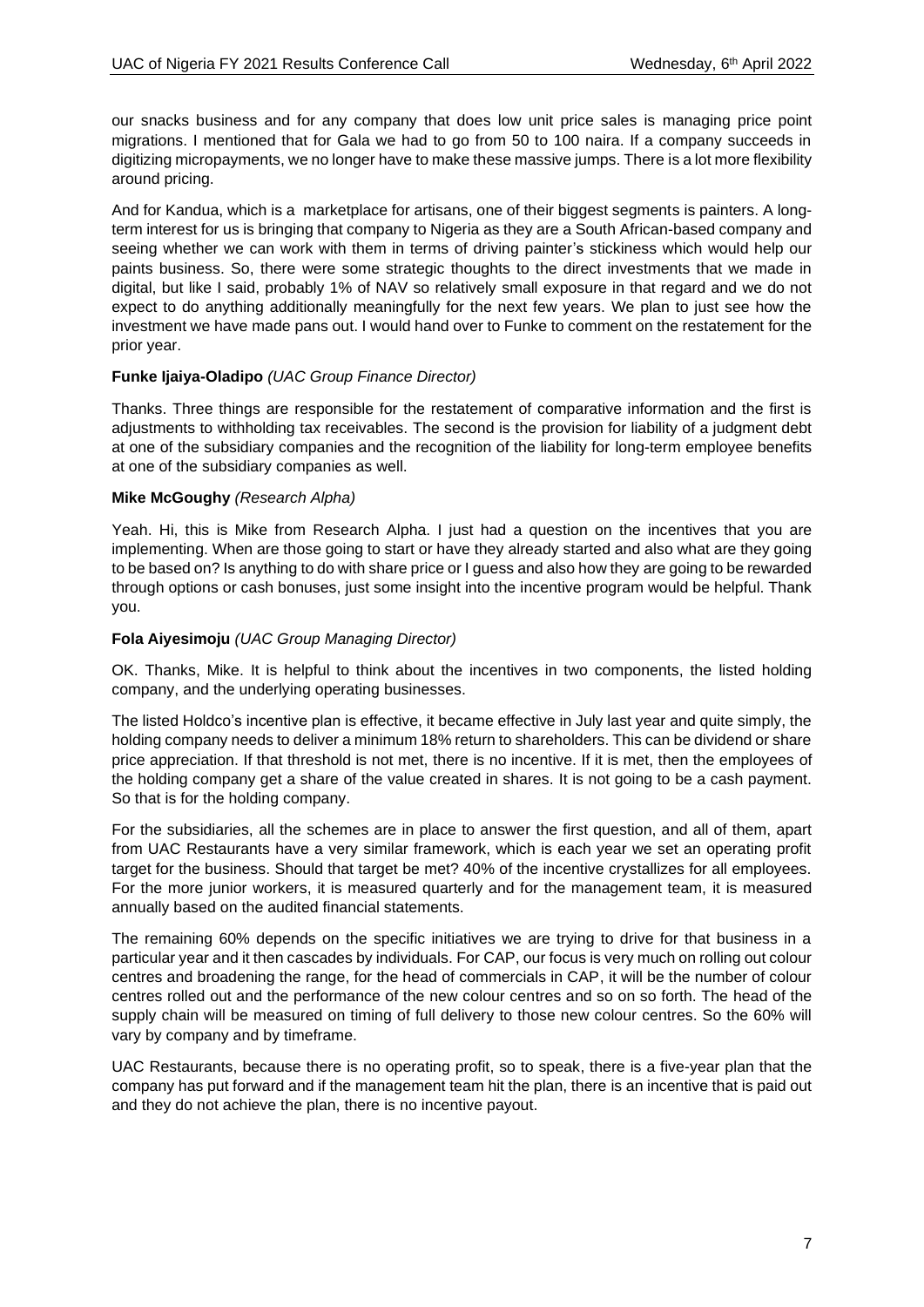#### **Mike** *(Research Alpha)*

Sorry, I just got a quick follow-up question to that. When were the incentive programs started for the underlying companies i.e. the subsidiaries?

#### **Fola Aiyesimoju** *(UAC Group Managing Director)*

The first one would have been UAC Foods in 2020 and the rest of the subsidiary companies would have followed last year. UAC Restaurants was put in place last year and UAC, the Holdco was also put in place last year.

#### **Edward Nwaokoro** *(Stanbic IBTC Pension Managers Limited)*

Good afternoon, and thanks for the presentation. I am interested in the paint business. I found out looking through the books, I see that dividend has declined to about NGN1.25 from c. NGN2.10 in 2020, is there a reason for that? I looked through and I have also seen that the share price of CAP has fallen from NGN19.5 to around NGN18. I might need a little more guidance on that.

Also, what was that actually the major driver of revenue? Because I saw a significant increase in revenue. Was it just the merger or was there also a price increase? I think that is basically what I will be looking at for now and then going forward, how do you intend to drive revenue and drive profits? There might be little you can do about the cost of resins, I heard it is over 80% increase year on year but is there any other strategy you are working towards to drive profitability in 2022?

#### **Fola Aiyesimoju** *(UAC Group Managing Director)*

If I just summarise the questions on CAP, one was clarity on the dividend; two was the impact of the merger on revenue growth, and three was how do we drive growth in light of escalating raw material costs.

For the dividend, 2021 was a tough year for CAP because the profitability fell and in determining the dividend policy, management estimates cash needs and profit and therefore they framed the dividend in light of the reduced profit for the year. In terms of why the profit reduced, if you look at CAP's performance for the first three quarters in 2021, we put our hands up and say we were a bit slow in terms of reacting to input costs escalation but as you are interested in the business and you follow it closely, you would see record levels of profitability from the fourth quarter and we have seen the trend in terms of profit coming back very strongly as we aggressively take price increases into this year.

The merger was a small portion of the growth. CAP went from a NGN 9 billion company to a NGN 14 billion company. Portland paints is only NGN2 billion, that is a NGN 5 billion increase, so more than 60% of the growth was organic and encouragingly it was predominantly volume growth.

This was a four and a half million (4.5m) litre a year business in 2018, last year ended up at over 9 million litre business. So encouragingly, it was very much volume growth and not price driven and then when we laid on the price in the fourth quarter, we have seen meaningful growth in profitability.

In terms of how we see the outlook, yes, we remain concerned about the escalating cost of resins, but we simply price accordingly. Where we draw comfort is that we did a mapping of the country and we determined that there is meaningful whitespace in terms of rolling out colour centres to deepen distribution, and so we feel that by increasing the number of colour centres we would drive growth and if you look at slide 25, and I must admit that this slide understates CAP's distribution. CAP has over 100 retail outlets because we have Dulux colour centres, Sandtex colour centres, and we also have what we call colour shops which are smaller retail formats that draw from colour centres and we plan to grow our retail footprint by a minimum of 20-25% again this year.

In addition, we sell 97% of our output via retail channels, this is small projects and homes under renovation and almost nothing to large developers. We are in the process of building what we call a "projects" business. So we feel that in spite of input costs escalations, we are reasonably confident that we will continue to see strong growth in the paint segment.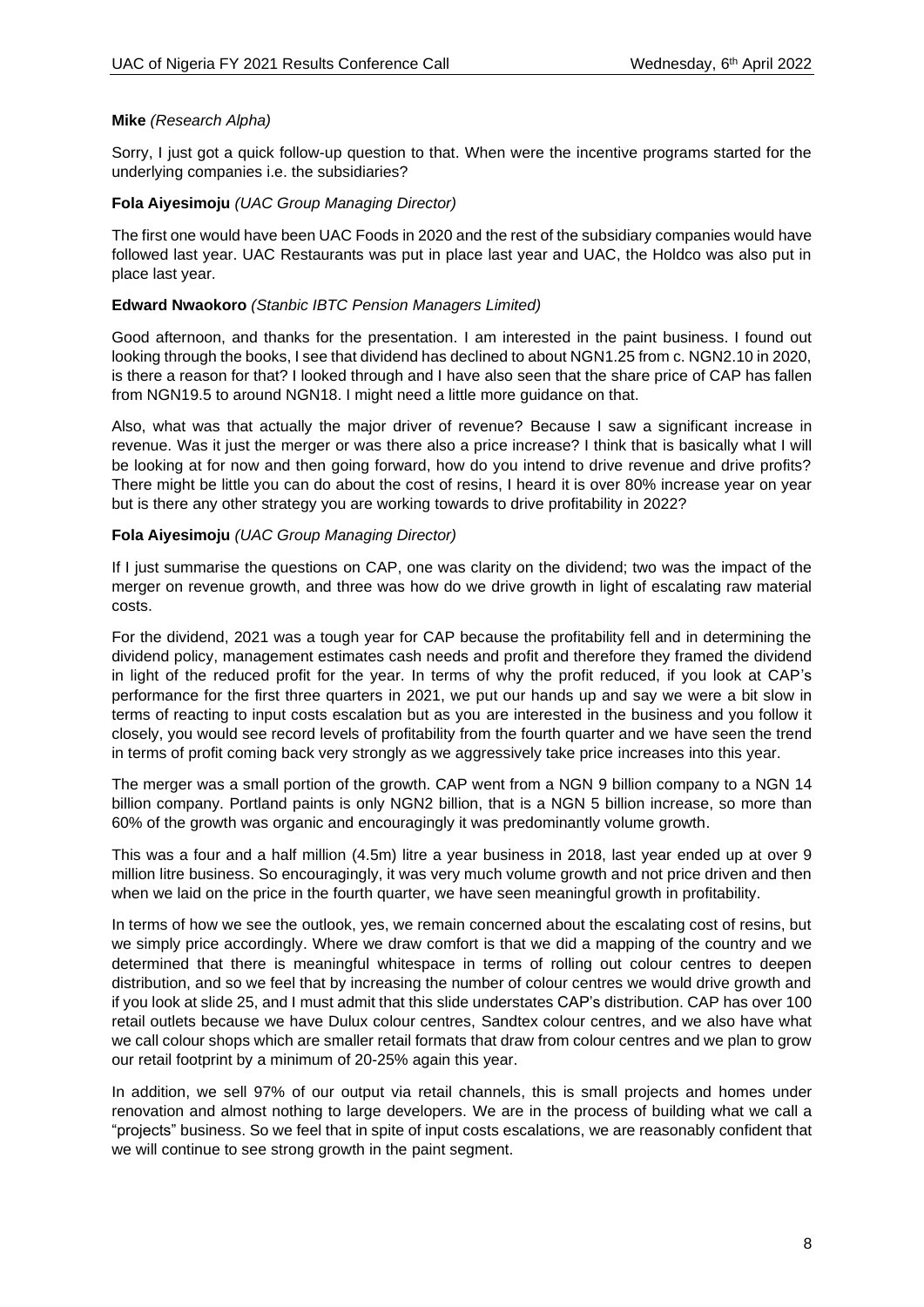A bit longer term and one that we are going to explore this year, but I think it will take probably 12-18 months to see any meaningful impact, is that CAP also has licenses to supply the five countries around Nigeria, Chad, Niger, Cameroon, Equatorial Guinea, Sao Tome and Principe. We currently do not sell a single litre of paint into any of those markets, and we are going to Cameroon sometime in this quarter, end of May, and the beginning of June to begin exploration to see how we can begin to export into those markets. So, we are reasonably clear as to where growth from CAP is going to come for the next few years.

# **Samson Owolabi** *(ARM Securities)*

I would like to ask a question concerning operating profit, we can see revenue increased to NGN101 billion and the operating profit stood at NGN4.9 billion, there is a very large margin in that area. What is the major plan concerning how to curb operating costs based on the fact that looking at the direction of inflation and the rise in prices of products in the market, what are the major plans of the company to curb this particular effect?

And I would also like to ask about the aspect where you talked about the cash being NGN4 billion and some part of it NGN2 billion in Eurobond, can you please break that particular slide down? What is the company's policy on investing on this particular cash?

# **Fola Aiyesimoju** *(UAC Group Managing Director)*

I will recap to make sure I understood your question correctly. The first is how do we think about operating expenses in light of inflation. Second is what is our approach to managing our treasury.

I will tackle the first one and then I will hand over to Funke for the second. I think slide 7 paints the picture. We pay attention to absolute cost increases, but we are a lot more focused on operating expenses relative to sales. If we are growing our sales faster than our operating expenses then it is positive, it means we are investing for growth because you cannot roll out, and we went from 20 to 40 colour centres, and you cannot do that without growing your base operating expenses. On slide 7 you will see that in every single one of our businesses, we improved the operating expense to sales ratio. So this is what we are going to pay attention to and the reason why we feel we have a good chance at maintaining this is because, if you have joined our calls in the last few years we started off by making meaningful investments in people, process, and technology to create a base for each company that could drive meaningful revenue growth.

So we are going to keep paying attention to these ratios and making sure that we keep our opex to sales ratios under control and then I would hand over to Funke to talk about our approach to investing our treasury.

## **Funke Ijaiya-Oladipo** *(UAC Group Finance Director)*

The way we think about the treasury at the Group and at the holding company level is essentially to segment the funds based on the purpose. We have our operating cash for operational needs, there is the core cash for medium term requirements, the strategic cash for longer term investments such as acquisitions and depending on the purpose of each one of those segments, we invest accordingly.

This is a combination of either putting the strategic cash into our operating segments, supporting with working capital and we also invest in money market funds, money market investments, as well as Eurobonds. So in summary, we manage the portfolio according to operating requirements, strategic requirements of the group and it also allows us to retain investing flexibility.

**Moderator:** Aminat Ogungbola from Stanbic IBTC Pension Managers Limited, has a couple of questions in the chat room which I will read out now. Aminat would like to know what led to the higher loss reported in the QSR segment year on year and what is management outlook for this segment in terms of profitability.

In addition, what is the current capacity utilization for plants and how does management intend to fund upcoming expansion projects?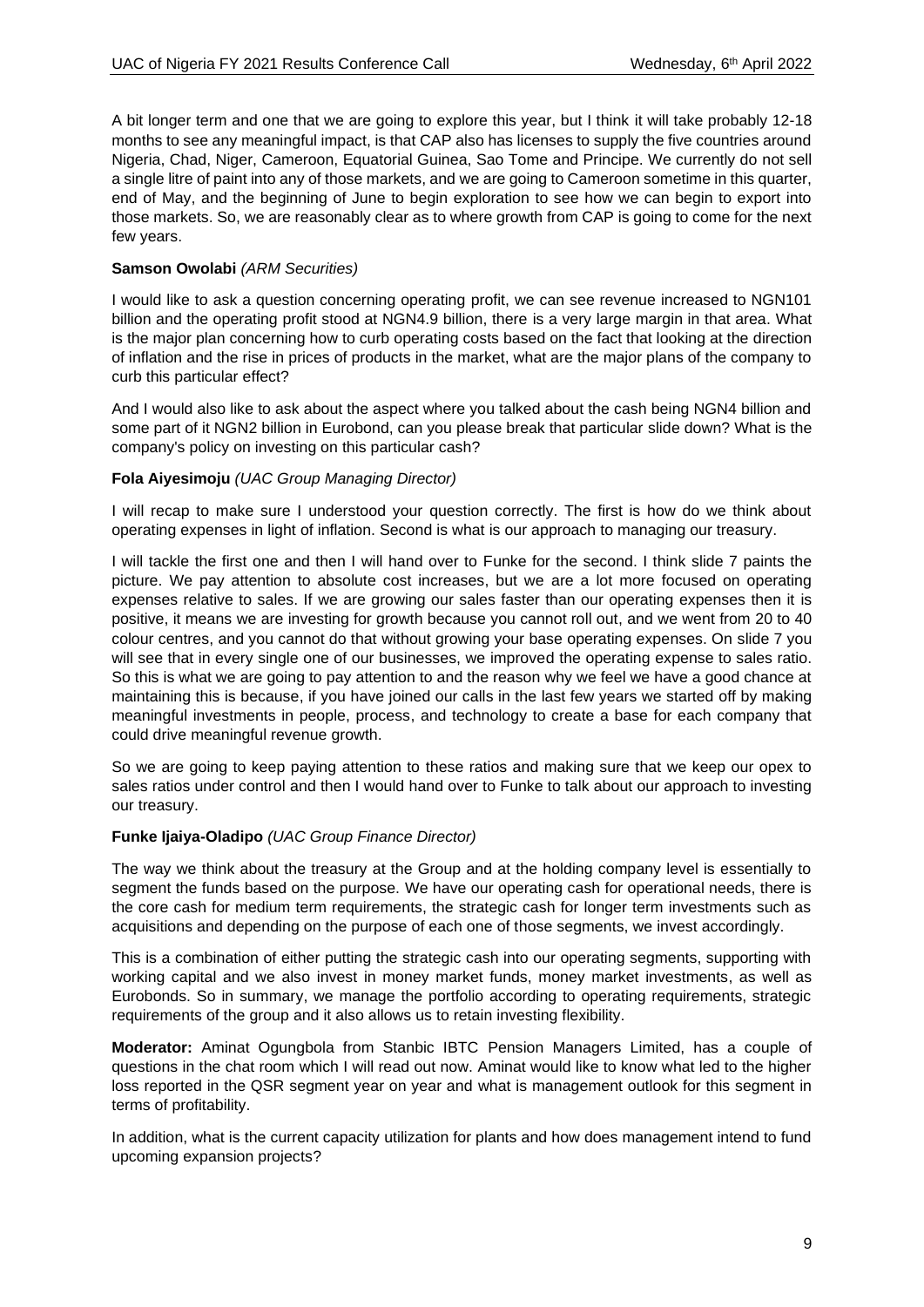# **Fola Aiyesimoju** *(UAC Group Managing Director)*

Thank you. If you have been following us over the last few years, we phased driving growth initiatives across each of our businesses and we went through people first, then structure, then growth. In QSR, we only appointed a new management team in April of last year.

So, there is a meaningful step up in terms of operating expenses to have a management team that was capable of taking a company from zero corporate stores to a hundred (100) corporate stores, which is their target in the next five to seven years, so there was that meaningful investment.

There was also meaningful investment in terms of plant and equipment, so you see a jump in depreciation and as we roll out corporate stores, there is a lag effect. You rent the store, you kit the store, you recruit the team, there are about 20 people per corporate store and you train the team and then after a few months, you open and ramp-up operations, and then the store begins to contribute.

We would see a shrinking of the loss in QSR and the pace at which that loss reduces and eventually turns to profitability will be directly related to the speed at which the company rolls out corporate stores but we impress on management that one of the biggest mistakes that is possible to be made is to have a poorly located corporate store.

So we spend a lot of time ensuring that each store is appropriately located and once we achieve this and maintain the store operations, then we see the desired unit economics. What we spent a lot of time on is assessing the health and performance of each individual store that we open and once those markers are green, then we are comfortable that the strategy is heading in the right direction.

In terms of your question around plants, we have very many plants. I will try and do a quick run-through.

In our Animal Feeds businesses, we have four plants, and we have a plant on a third-party site in Kano. I would say on average that is about 50% utilization. So we do not have any concerns about producing feed.

For Oil, we have capacity constraints at certain segments of the oil value chain, but right now we rely on third-party crushers. Should we need to upgrade, it will cost about NGN 2.5 billion.

If I move over to Paints, I see CAP PLC's, Head of Strategy and Transformation, Lolade Bashiru, is on the call, and Edward, if you want to learn a lot more about their business, you can reach out to her. The plant there is probably about two-thirds capacity utilization. We are currently in the process of having AkzoNobel visit us sometime in the first half of this year to reconfigure that plant. At the pace of growth, we would run out of capacity in the next two years. However, I should have mentioned that there is a meaningful shift in strategy that we are implementing this quarter with our paints business moving from tinting the majority of the colours in-factory to tinting them in-store. Once we implement this, it will free up meaningful capacity for the paints business and hopefully move back the need to invest in additional kits but we are making that assessment over the course of this quarter.

For UAC Restaurants, the central kitchen is under 50% utilization, so we have a lot of headroom to rollout more and more corporate stores and meet demand there.

And for UAC Foods, that business itself has three plants. The snacks plant had hit 80% capacity utilization. The move to a NGN 100 price point has brought that back to the high 50s because we get twice the revenue on each unit sold but we are already in detailed design to build a new factory because that business is growing 25% year on year. The dairy plant is at 60% capacity utilization and there is not that much capital required to expand that, so we are reasonably comfortable there. The water plant has been at full capacity utilization for the last 18-24 months. We have already purchased a new plant and that would treble capacity when it comes on stream in the third quarter of this year.

It is a little bit of a long answer because when you say plants, we have very many and each of them is at different levels of utilization and there are different plans in place for expansion.